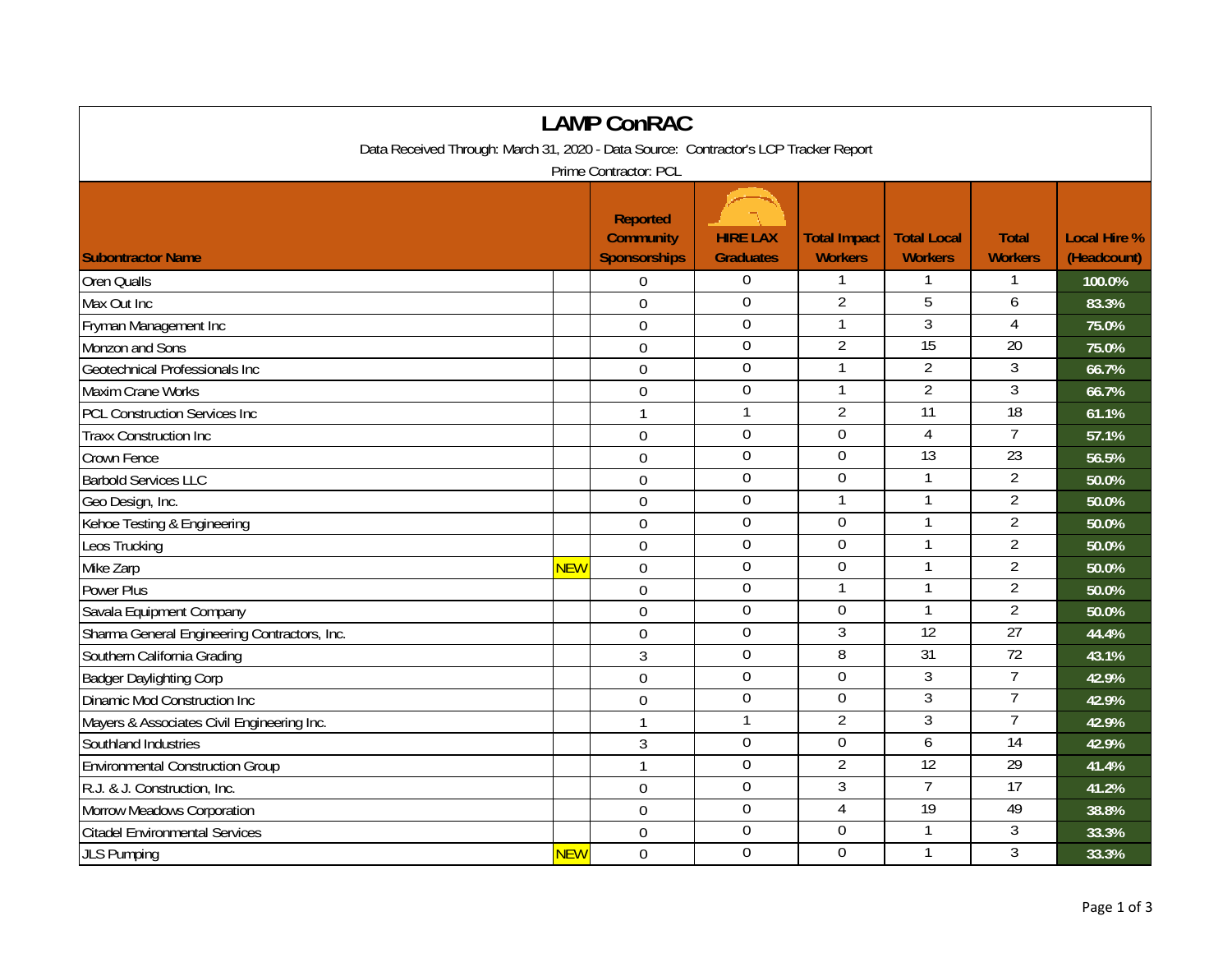| <b>LAMP ConRAC</b>                                                                   |            |                                                            |                                     |                                       |                                      |                                |                                    |  |
|--------------------------------------------------------------------------------------|------------|------------------------------------------------------------|-------------------------------------|---------------------------------------|--------------------------------------|--------------------------------|------------------------------------|--|
| Data Received Through: March 31, 2020 - Data Source: Contractor's LCP Tracker Report |            |                                                            |                                     |                                       |                                      |                                |                                    |  |
| Prime Contractor: PCL                                                                |            |                                                            |                                     |                                       |                                      |                                |                                    |  |
| <b>Subontractor Name</b>                                                             |            | <b>Reported</b><br><b>Community</b><br><b>Sponsorships</b> | <b>HIRE LAX</b><br><b>Graduates</b> | <b>Total Impact</b><br><b>Workers</b> | <b>Total Local</b><br><b>Workers</b> | <b>Total</b><br><b>Workers</b> | <b>Local Hire %</b><br>(Headcount) |  |
| The JV Land Clearing Co Inc                                                          |            | $\mathbf 0$                                                | $\Omega$                            | $\mathbf 0$                           | 4                                    | 12                             | 33.3%                              |  |
| <b>Western Paving Contractors</b>                                                    |            | $\overline{0}$                                             | $\mathbf{0}$                        | $\mathbf{1}$                          | $\overline{5}$                       | 15                             | 33.3%                              |  |
| Morley Construction Company                                                          |            | $\overline{2}$                                             | $\overline{0}$                      | 16                                    | 45                                   | 152                            | 29.6%                              |  |
| Prieto Construction Company, Inc.                                                    |            | $\mathbf{0}$                                               | $\mathbf 0$                         | $\mathbf 0$                           | $\overline{2}$                       | $\overline{7}$                 | 28.6%                              |  |
| Bryton Engineering and Grading, Inc. dba Premiere Engineering Grading Contractors    |            | $\mathbf 0$                                                | $\boldsymbol{0}$                    | $\mathbf 0$                           | $\overline{4}$                       | 16                             | 25.0%                              |  |
| Cascade Drilling                                                                     |            | $\boldsymbol{0}$                                           | $\overline{0}$                      | 0                                     | $\mathbf{1}$                         | 4                              | 25.0%                              |  |
| Gonsalvez & Santucci dba Conco Pumping                                               |            | $\overline{0}$                                             | $\boldsymbol{0}$                    | $\mathbf{1}$                          | 1                                    | 4                              | 25.0%                              |  |
| Murray Company                                                                       |            | $\mathbf 0$                                                | $\overline{0}$                      | $\overline{0}$                        | 3                                    | $\overline{12}$                | 25.0%                              |  |
| Smith Emery Company                                                                  |            | $\overline{0}$                                             | $\mathbf 0$                         | $\mathbf 0$                           | $\overline{2}$                       | 8                              | 25.0%                              |  |
| <b>Griffith Company</b>                                                              |            | $\overline{0}$                                             | $\boldsymbol{0}$                    | $\mathbf{1}$                          | $\overline{2}$                       | $\overline{10}$                | 20.0%                              |  |
| <b>Commodity Trucking</b>                                                            |            | $\mathbf 0$                                                | $\boldsymbol{0}$                    | $\mathbf{1}$                          | $\overline{2}$                       | $\overline{15}$                | 13.3%                              |  |
| Bali Constructon, Inc.                                                               |            | $\overline{0}$                                             | $\mathbf 0$                         | $\mathbf{1}$                          | $\overline{2}$                       | 18                             | 11.1%                              |  |
| Legacy Reinforcing Steel LLC                                                         |            | 3                                                          | 3                                   | $\mathbf 0$                           | $\mathbf{1}$                         | $\overline{21}$                | 4.8%                               |  |
| 2R Drilling, Inc.                                                                    |            | $\mathbf 0$                                                | $\mathbf 0$                         | $\mathbf 0$                           | $\mathbf 0$                          | 3                              | 0.0%                               |  |
| Belshire Environmental Services Inc                                                  |            | $\mathbf 0$                                                | $\boldsymbol{0}$                    | $\boldsymbol{0}$                      | $\boldsymbol{0}$                     | 1                              | 0.0%                               |  |
| Bernell R Payton                                                                     |            | $\mathbf 0$                                                | $\boldsymbol{0}$                    | $\mathbf 0$                           | $\mathbf 0$                          | 1                              | 0.0%                               |  |
| Cattrac Construction Inc                                                             |            | $\mathbf 0$                                                | $\boldsymbol{0}$                    | 0                                     | $\boldsymbol{0}$                     | $\mathbf{1}$                   | 0.0%                               |  |
| <b>CMZ</b> Excavation Inc                                                            |            | $\mathbf{0}$                                               | $\mathbf 0$                         | $\mathbf 0$                           | $\mathbf 0$                          | $\overline{2}$                 | 0.0%                               |  |
| Coast Surveying, Inc.                                                                |            | 0                                                          | $\mathbf 0$                         | $\mathbf 0$                           | $\mathbf 0$                          | 11                             | 0.0%                               |  |
| Connor Concrete Cutting and Coring                                                   |            | $\overline{0}$                                             | $\overline{0}$                      | $\overline{0}$                        | $\overline{0}$                       | 1                              | 0.0%                               |  |
| <b>Crane Rental Services</b>                                                         | <b>NEW</b> | $\overline{0}$                                             | $\mathbf 0$                         | $\overline{0}$                        | $\overline{0}$                       | 6                              | 0.0%                               |  |
| David L Addision Inc dba Addison Equipment Rental                                    |            | $\mathbf 0$                                                | $\mathbf 0$                         | $\mathbf 0$                           | $\mathbf 0$                          | $\overline{2}$                 | 0.0%                               |  |
| <b>Fastrack Rentals Inc</b>                                                          |            | $\overline{0}$                                             | $\mathbf 0$                         | $\mathbf 0$                           | $\mathbf 0$                          | $\overline{1}$                 | 0.0%                               |  |
| <b>Garrett Construction</b>                                                          |            | $\mathbf 0$                                                | $\mathbf 0$                         | $\mathbf 0$                           | $\mathbf 0$                          | 3                              | 0.0%                               |  |
| <b>Greg Searcy Trucking</b>                                                          |            | $\mathbf 0$                                                | $\mathbf 0$                         | $\mathbf 0$                           | $\mathbf 0$                          | $\mathbf{1}$                   | 0.0%                               |  |
| Lozano & Sons Water Trucks                                                           |            | $\overline{0}$                                             | $\boldsymbol{0}$                    | $\boldsymbol{0}$                      | $\boldsymbol{0}$                     | 1                              | 0.0%                               |  |
| Lukkes Striping Inc                                                                  |            | $\overline{0}$                                             | $\mathbf 0$                         | $\mathbf 0$                           | $\mathbf 0$                          | 3                              | 0.0%                               |  |
| Newman Backhoe Service Inc                                                           |            | $\mathbf 0$                                                | $\overline{0}$                      | $\overline{0}$                        | $\overline{0}$                       | $\mathbf{1}$                   | 0.0%                               |  |